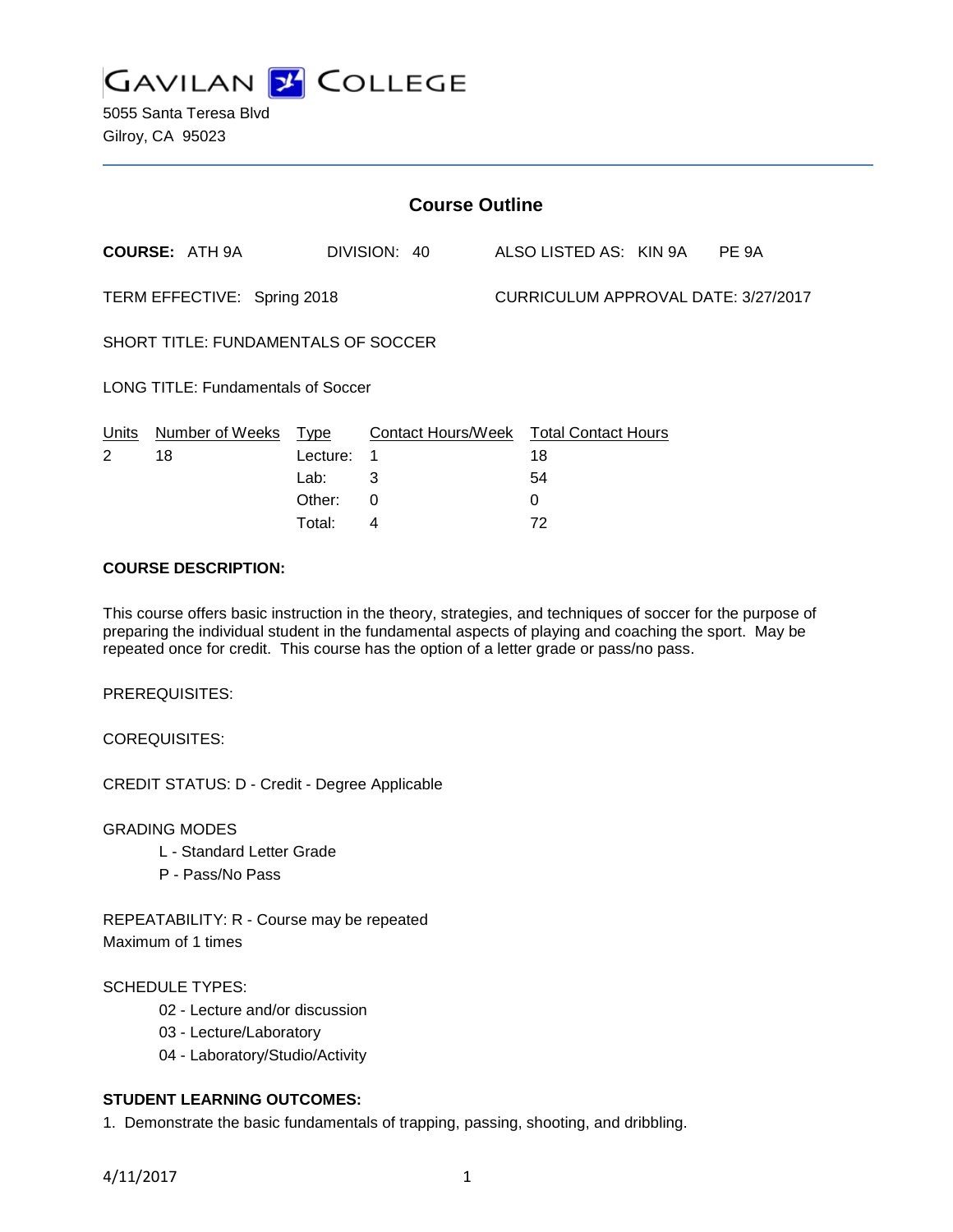Measure of assessment: demonstration

Year assessed, or planned year of assessment: 2018

Semester: Spring

2. Explain the basic strategies, including the basic offensive and defensive theories; recognize the various situations on the field and react accordingly.

Measure of assessment: demonstration, quiz, discussion

Year assessed, or planned year of assessment: 2018

Semester: Spring

### **CONTENT, STUDENT PERFORMANCE OBJECTIVES, OUT-OF-CLASS ASSIGNMENTS**

#### Curriculum Approval Date: 3/27/2017

12 Hours (3 Hours Lecture/9 Hours Lab)

Content: Introduction. Discussion of course syllabus and grading procedures. Equipment needs, conditioning, and stretching specific to soccer will be presented. Trapping and Passing. Presentation on the essential fundamentals of trapping and passing, including the stance, foot positions and mechanics involved in each skill. Students who repeat this class will become more proficient in these basic skills through the repetition of the drills in this course.

Student Performance Objectives: Demonstrate the proper use of equipment and stretching and conditioning methods specific for soccer. Demonstrate and explain the basic fundamentals involved in passing and trapping.

8 Hours (2 Hours Lecture/6 Hours Lab)

Content: Shooting. Basic shooting fundamentals including foot, knee and head positioning and developing a solid shooting movement will be introduced. Dribbling. Presentation on the fundamental mechanics involved in dribbling the soccer ball. Lecture, discussion, video, and guided practice in shooting and dribbling will be provided. Through supervised repetition of the drills, students who repeat this class will become more proficient in these skills.

Student Performance Objectives: Demonstrate basic shooting fundamentals will. Analyze the various skills involved in executing all types of dribbling.

16 Hours (4 Hours Lecture/12 Hours Lab)

Content: Defending. Essential defensive techniques, proper mechanics, and team philosophy will be discussed. Goalkeeping. Introduction of the basic mechanics and techniques involved in goalkeeping as well as the responsibilities. Students will participate in sequential drills. Students who repeat this class will become more skilled defenders. They will become more proficient in the fundamental skills of goalkeeping.

Student Performance Objectives: Explain and demonstrate defensive techniques. Demonstrate the proper techniques used in goalkeeping.

#### 8 Hours (2 Hours Lecture/6 Hours Lab)

Content: Passing and shooting. Chipping, top of the instep, and inside of the instep shooting as well as disguising passes, give-n-go's, overlapping, and feints will be presented. Defending. Zone, man to man, and combination defenses will be presented. Situations, philosophies, and strategies involved in defending will be discussed. Students who repeat this course will become more proficient in executing this skills through supervised repeated practice. They will become more skilled defenders through repetition and practice.

Student Performance Objectives: Demonstrate passing and shooting skills in practical game situations. Participate in drill and scrimmage situations where they will demonstrate their defensive skills.

8 Hours (2 Hours Lecture/6 Hours Lab)

Content: Systems of play. Introduction of basic systems of play, showing strategy and philosophy. Set plays. Throw-ins and free kicks (both direct and indirect) will be introduced. Students who repeat the class will benefit from the supervised repetition of practice. They will teach a set play that they previously learned to the rest of the class.

Student Performance Objectives: Recognize as well as demonstrate the various systems of play. Apply the appropriate skills necessary to execute set plays.

16 Hours (4 Hours Lecture/12 Hours Lab)

Content: Laws of the game. Lecture, discussion, and test on the basic rules of soccer. Inter-class play. Semester review. Student skills and their ability to execute formations will be evaluated during match play.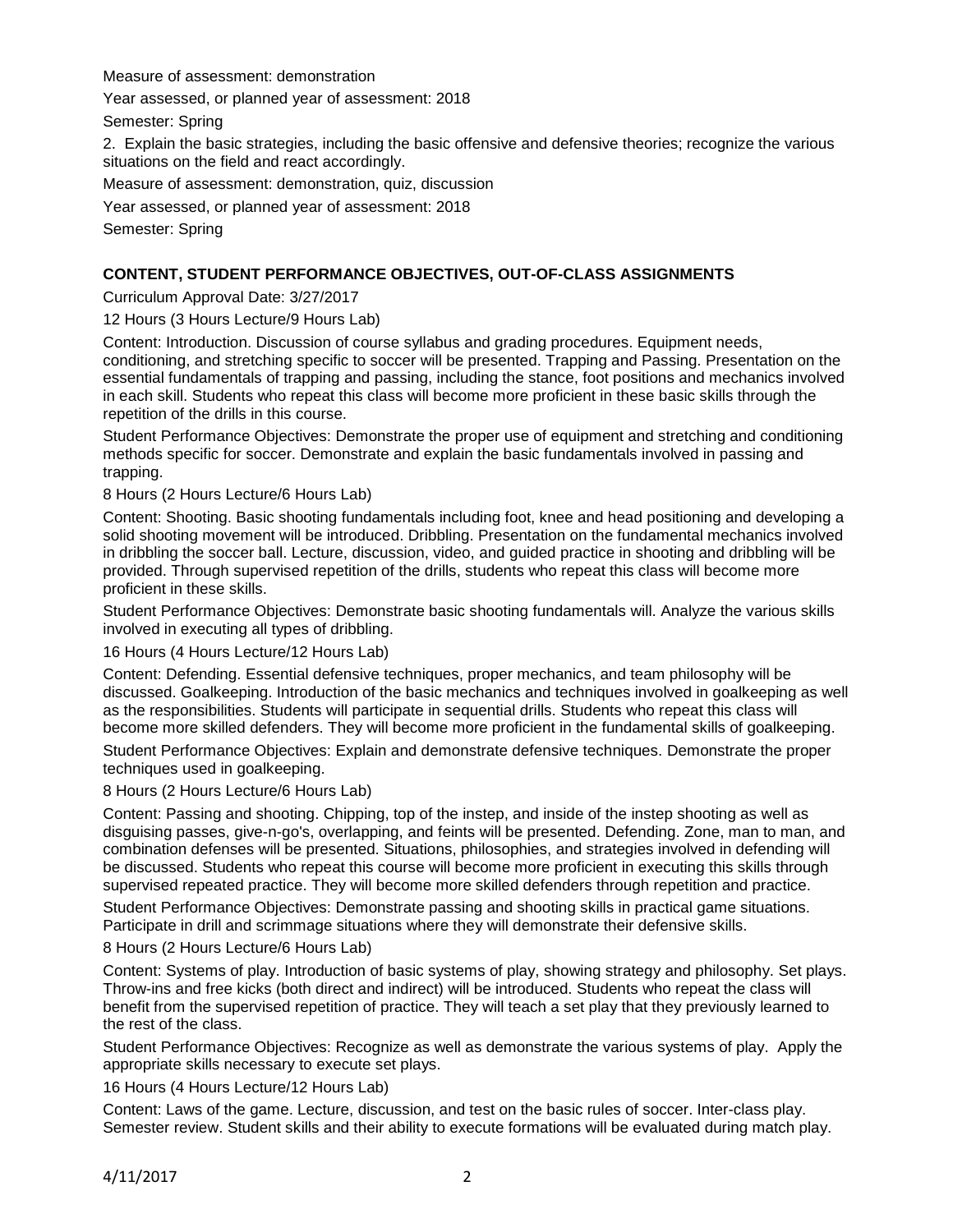Students who repeat this class will demonstrate their knowledge of the rules by refereeing scrimmages and making the correct calls depending on the infraction. They will become more proficient in their skills through supervised practice.

Student Performance Objectives: Complete a written test on the rules. Participate in inter-class play where they will demonstrate their skills. Utilize their knowledge of the rules by refereeing scrimmages. 2 Hours

## **METHODS OF INSTRUCTION:**

Lecture, demonstrations, guided practices, video-analysis and interpretations, group discussions.

### **METHODS OF EVALUATION:**

Writing assignments Percent of total grade: 10.00 % Homework Skill demonstrations Percent of total grade: 50.00 % **Demonstration** Objective examinations Percent of total grade: 10.00 % Multiple Choice, True/False, Matching Items, Completion Other methods of evaluation Percent of total grade: 30.00 % Requires student participation.

### **OUT OF CLASS ASSIGNMENTS:**

Required Outside Hours: 6

Assignment Description: Homework: Students will watch a professional soccer match and write a description of the trapping and passing skills shown.

### Required Outside Hours: 4

Assignment Description: Homework: Students will watch video and live matches and analyze successful shooting techniques. They will make a list of the fundamental skills they observe in the matches. Students will have someone video them so they can evaluate their own dribbling skills.

### Required Outside Hours: 8

Assignment Description: Homework: Students will watch live matches and/or video and share observations of defensive techniques with their fellow classmates. They will watch a professional or college match and evaluate the goalkeepers and also watch a video on goalkeeping fundamentals.

## Required Outside Hours: 4

Assignment Description: Homework: Students will watch a professional or college match and evaluate players skills. They will analyze the effectiveness of these skills. They will track what defense is being utilized and how successful or unsuccessful it is. The adjustments that are or are not being made and how this affects the game outcome will also be noted.

### Required Outside Hours: 4

Assignment Description: Homework: Students will watch matches at all levels and evaluate in writing the systems of play in use and how successful or not they were. They will also track the systems and note when adjustments were made and why. They will track the set plays used and evaluate their effectiveness.

### Required Outside Hours: 8

Assignment Description: Homework: Students will analyze a professional match and write their interpretation of the rulings. They will write a critique of the officials. Students will meet outside of class time to review for the written and practical final.

## **REPRESENTATIVE TEXTBOOKS:**